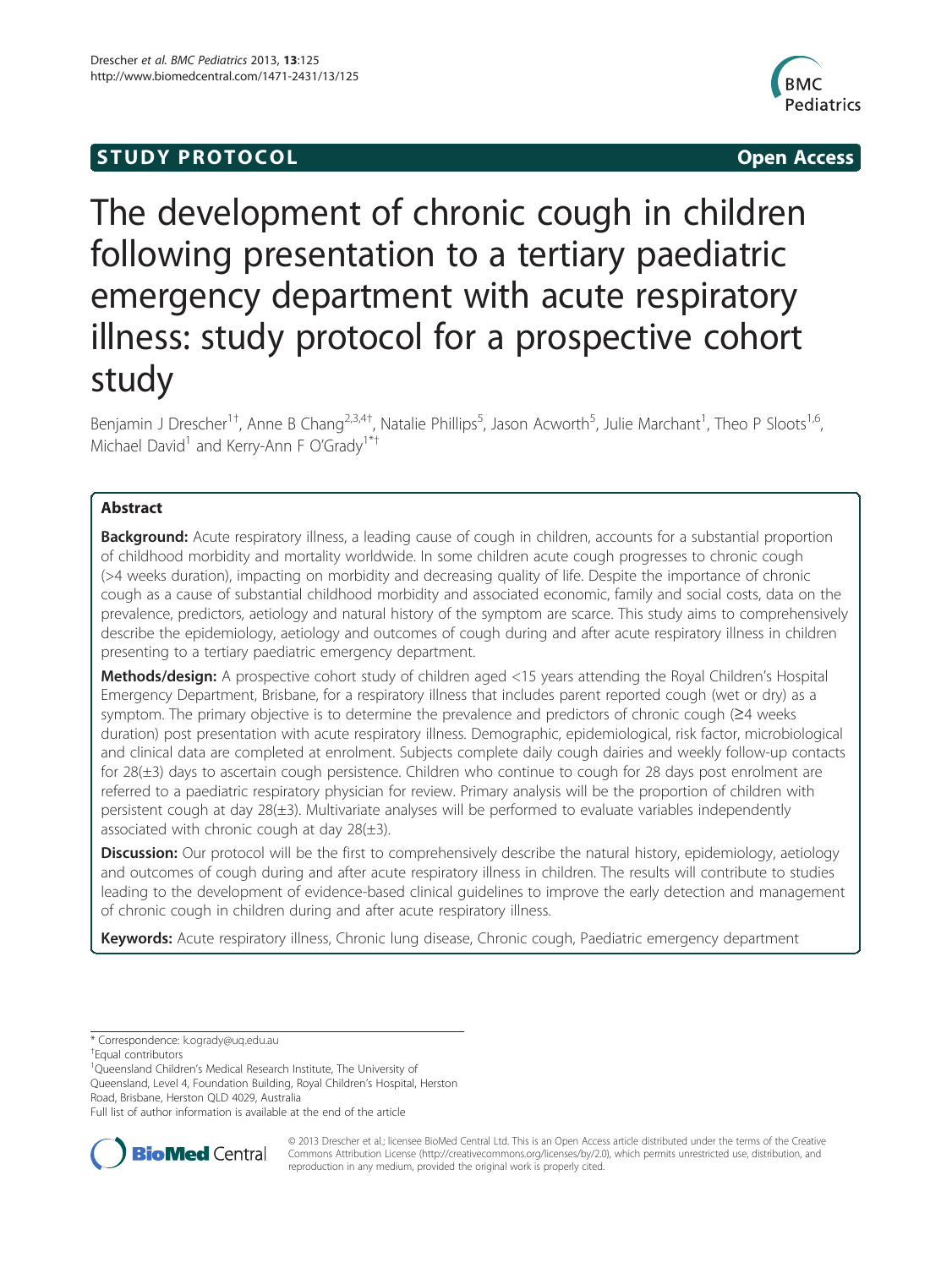# Background

Acute respiratory illness (ARI) a leading cause of cough in children accounts for a substantial proportion of childhood morbidity and mortality worldwide [[1-3](#page-7-0)]. Cough in children is one of the most common reasons for medical encounters both in Australia [[4\]](#page-7-0) and internationally [\[5,6](#page-7-0)]. In the UK, 30% of all paediatric primary care encounters are due to respiratory illnesses, with cough as a symptom accounting for over 8% of all medical presentations [\[6](#page-7-0)]. In the United States, cough as a symptom is the 4th leading reason for emergency department (ED) attendance across all ages, accounting for 3% of all presentations [\[5\]](#page-7-0). In a UK study designed to test the repeatability of a parent-completed respiratory questionnaire, one third of parents with young children reported cough in the absence of a cold whilst one in five parents reported cough at night [\[7](#page-7-0)].

Cough in children is symptomatic of a broad range of respiratory illnesses and infections ranging from mild and transient upper respiratory tract infections to serious chronic disease [\[8\]](#page-7-0). In some children acute cough can lead to chronic cough (defined as cough lasting >4 weeks), which may be the sole presenting symptom of an underlying respiratory illness. Parents of children with chronic cough typically seek five or more medical consultations prior to referral to respiratory specialists [\[9](#page-7-0)]. Despite chronic cough in children accounting for substantial direct and indirect costs for health service providers, patients and their families, it remains an under-recognised and inadequately researched cause of morbidity in children [[9\]](#page-7-0).

One of the constructs in the assessment of chronic cough in children is cough quality which includes dry and wet cough [[10](#page-7-0)]. Chronic wet cough is a key symptom of protracted bacterial bronchitis (PBB), chronic suppurative lung disease (CSLD) and bronchiectasis in children and if left untreated may progress to irreversible lung injury and chronic lung disease [\[11,12](#page-7-0)]. PBB is clinically defined as the presence of an isolated chronic wet cough in the absence of pointers suggestive of alternative causes that resolves with appropriate antibiotic treatment [\[11,13\]](#page-7-0). CSLD is a clinical syndrome of chronic endobronchial suppuration characterised by a chronic wet cough with or without evidence of bronchiectasis on a chest high-resolution computed tomography (cHRCT) scan whereas, bronchiectasis refers to CSLD with the presence of radiological features [[13\]](#page-7-0). Whether these conditions are different or reflect severity as part of a spectrum is yet to be determined.

Despite the impacts of chronic cough in children, data on the prevalence, natural history and development of chronic cough (particularly that which distinguishes between wet and dry cough) following ARI are scarce. A UK study examining the duration of acute cough in preschool children presenting to primary care facilities found

that in 10% of children cough persisted beyond 25 days [[14](#page-7-0)]. A systematic review conducted by the same lead researchers reports that 10% of children were still coughing at 20–21 days [\[15\]](#page-7-0). Neither of these publications detailed cough type (wet or dry), the predictors of cough persistence or the outcomes (i.e. diagnosis or treatment) beyond the stated time points. A later study conducted in New Zealand however found that 74% of children <2 years of age had a history of chronic moist cough, moist cough or crackles and/or an abnormal chest x-ray 10–14 months after admission with severe lower respiratory tract infection [[16](#page-7-0)]. Furthermore, there are no data detailing the types of ARIs that children present with in which a preexisting chronic cough may be overlooked.

Inaccurate diagnosis and inappropriate investigation and management of chronic cough in children are not uncommon [\[17](#page-7-0)]. Misdiagnosis of asthma occurs and the diagnostic process is further complicated by the fact that the co-existence of asthma is not uncommon [\[11,18](#page-7-0)]. There is a clear need to improve chronic cough management in children, with guidelines now available in Australia and internationally [[13,19,20\]](#page-7-0). However, these guidelines are not applicable to children presenting with ARI and associated cough to the ED setting.

EDs may be the sole primary health care provider for many families with children suffering from ARIs and associated cough and/or the alternative provider if the child does not improve after attendance at a general practitioner or other primary health care provider. A study conducted in 2012 by Liberman and colleagues [[21\]](#page-8-0) reported substantially low rates of primary care follow-up at both 7 and 30 days post attendance at a paediatric ED with ARI. This, in combination with the potential to progress to chronic cough, highlights the need for data that aims to inform evidence-based paediatric cough management guidelines specific to this population.

Despite the importance of cough as a cause of substantial childhood morbidity and associated economic, family and social costs, data on the aetiology and natural history of the symptom are scarce. Additionally, there are no data on the predictors of chronic cough in children following ARI. Consequently evidence-based clinical management guidelines to prevent chronic cough or to facilitate its early detection and management during and after ARI in this population are lacking. The availability of such data may assist in the development of evidence-based guidelines to improve the early detection and management of chronic cough in at-risk children during and after ARI.

#### Aims and objectives

This paper aims to comprehensively describe the protocol employed to investigate the natural history, epidemiology,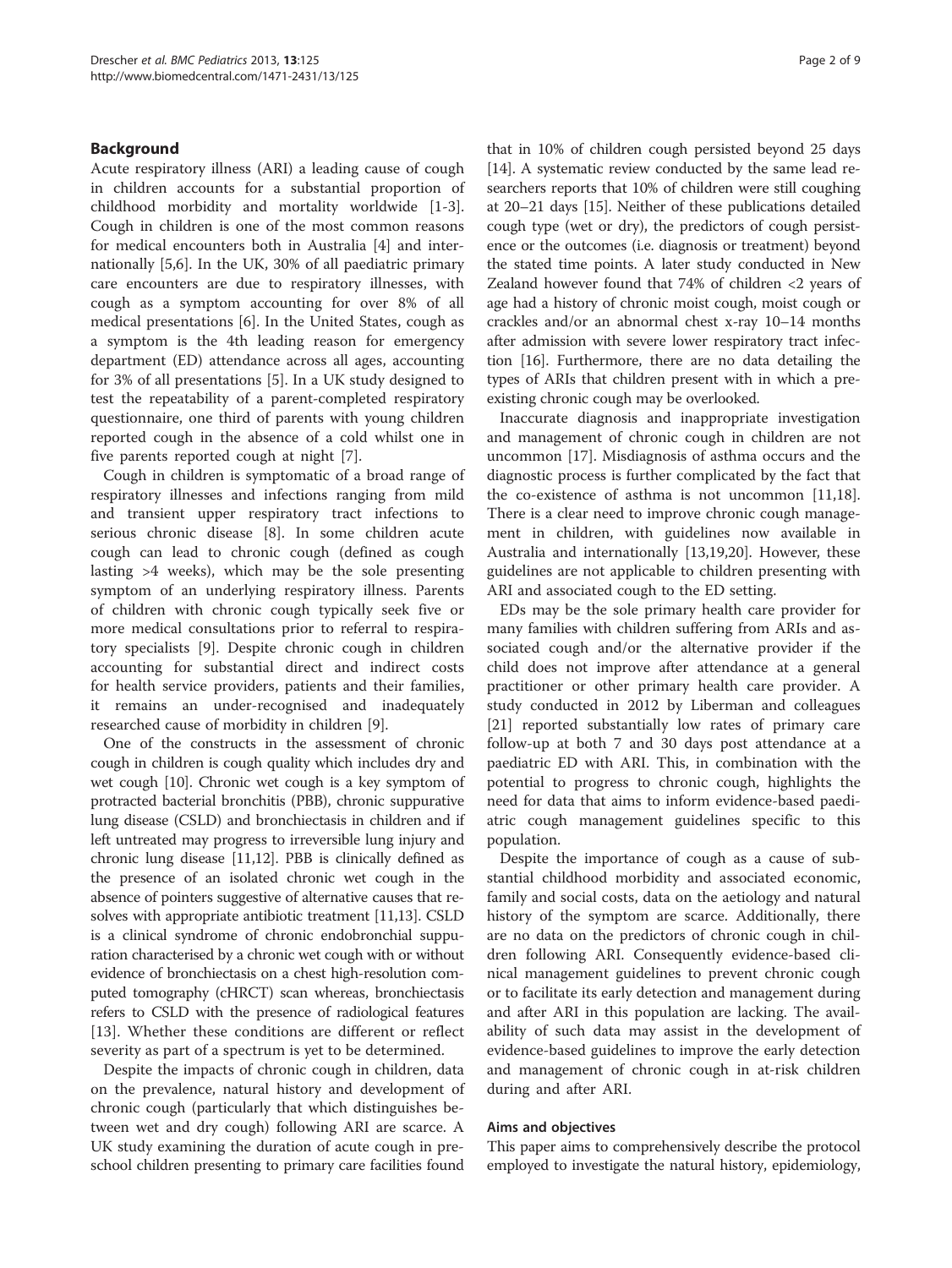aetiology and outcomes of cough during and after ARI in children presenting to a tertiary paediatric ED. The data collected will potentially inform studies leading to the development of evidence-based clinical guidelines to improve the early detection and management of chronic cough in children.

The primary objective of this study is to determine the prevalence of parent reported chronic cough (≥4 weeks duration) amongst children at 28 days following presentation with ARI to a tertiary paediatric ED. Secondary objectives are:

- To determine the prevalence of parent reported chronic cough by type (wet or dry) amongst children at 28 days following presentation with ARI to a tertiary paediatric ED
- To determine the prevalence of underlying lung disease (PBB, CSLD or bronchiectasis) amongst children with ARI presenting to a tertiary paediatric ED
- To identify predictors/risk factors independently associated with chronic cough at 28 days following presentation to a tertiary paediatric ED with ARI
- To identify viral and bacterial pathogens associated with ARI at presentation to a tertiary paediatric ED
- To identify upper airway viral and bacterial pathogens associated with chronic cough at 28 days following presentation to a tertiary paediatric ED with ARI

# Methods/design

# Setting

The Royal Children's Hospital (RCH), Brisbane, Australia, was chosen for the setting of this cohort study as it is the largest tertiary paediatric public hospital in the state. The ED services an average of 29000 children per year. Approximately 4116 (14%) presentations per year are for respiratory complaints, with 2220 (54%) of these reporting cough as a symptom (RCH, unpublished ED triage data, 2010). The ED has ready access to full diagnostic services and, amongst other services, the RCH operates a large tertiary paediatric respiratory medicine service.

# Research team

The research team responsible for inception, implementation, actioning and management of the protocol includes paediatric specialists in the fields of respiratory and ED medicine, microbiology, epidemiology, nursing and biostatistics. A team of clinical nurses from the Paediatric Emergency Research Unit (PERU) at the RCH ED are responsible for participant recruitment and baseline data collection. A study specific research assistant completes participant follow-up, data entry and attends to daily study requirements such as the booking of

specialist reviews. A paediatric respiratory specialist is responsible for the review and assessment of children with chronic cough at 28 days post enrolment.

# Study design

A prospective cohort study of children aged <15 years attending the RCH ED for a respiratory illness that includes parent reported cough (wet or dry) as a symptom. Enrolled children are followed for 28 days post ED presentation to ascertain cough status following ARI. Children with persistent cough at day 28 (i.e. no more than a 3 day break in cough during the follow-up period) will undergo a respiratory assessment within 2 weeks by a paediatric respiratory physician.

The study protocol has been approved by the Queensland Children's Health Services Human Research Ethics Committee (HREC/11/QRCH/83) and by the Medical Research Ethics Committee of the University of Queensland (2012000700). Standard operating procedures for all study operations have been developed and implemented in accordance with International Conference on Harmonisation - Good Clinical Practice [[22](#page-8-0)] guidelines and the National Health and Medical Research Council's (NHMRC) [[23](#page-8-0)] ethical guidelines.

# Recruitment

Participant recruitment for the study began in December 2011 and will continue through until July 2015 to account for annual variations in ARI prevalence. Children presenting to the RCH ED with a possible respiratory illness (cough and/or fever) are identified by a PERU nurse at the time of triage (Monday-Saturday, between 0600– 2100 hours) for potential participation in the study. The PERU nurse then assesses the child for eligibility through medical record review, discussion with the treating medical team and/or parent/guardian. The PERU nurse then invites eligible children and their parents to the study via the provision of child and parent specific plain language statements. Written informed consent from parents/guardians and assent from children aged ≥12 years is obtained in accordance with the Declaration of Helsinki [[24\]](#page-8-0) and NHMRC [[23\]](#page-8-0) guidelines. All children presenting to the RCH ED with a possible respiratory illness are recorded on a detailed screening log by a PERU nurse. This log contains deidentified demographic and ED triage data as well as the reason for non-participation in the study (eg; ineligible, refused, presented outside of recruitment hours).

# Inclusion criteria

Age <15 years; parent reported cough as a symptom, and; present in the ED between the hours of 6am and 9pm (or an inpatient ward within 24 hours post ED presentation).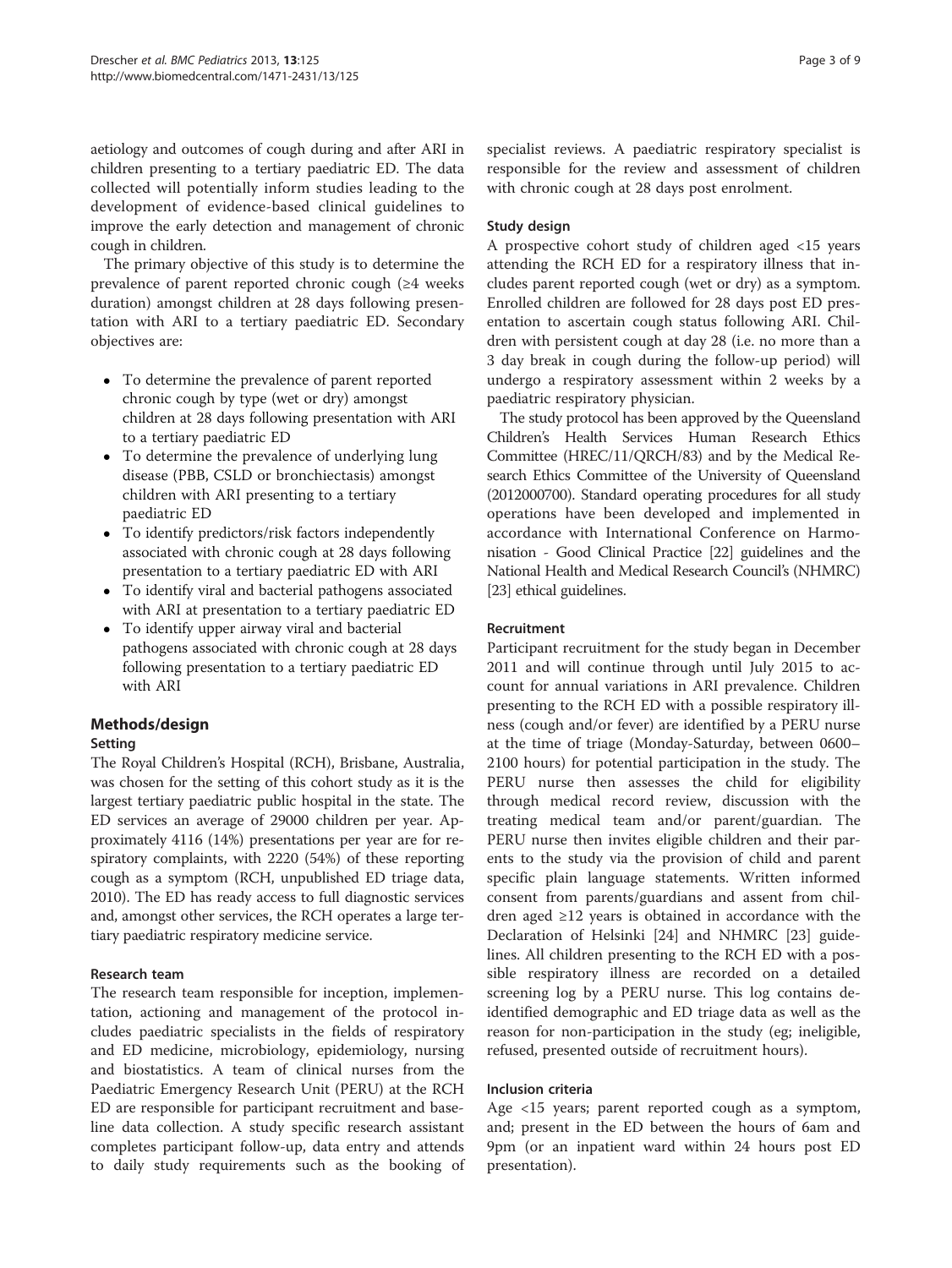#### Exclusion criteria

Known diagnosis of chronic lung disease (excluding asthma); immunosuppressive condition; use of immunomodulating drugs (other than oral or inhaled steroids) in the 30 days prior to presentation, and; insufficient English to understand the requirements of the study.

# Study participation

Figure 1 provides an overview of subject participation. Subjects participate for  $28(\pm 3)$  days following initial presentation at the ED. Enrolment into the study has no bearing on the medical care provided to children in the ED which is conducted separately and in accordance with hospital policies and procedures. Parents are also encouraged to practice normal healthcare seeking behaviours throughout the duration of their participation. Children with parent reported persistent cough at day 28 (no cessation in cough for >3 consecutive days) are reviewed by a

study specific paediatric respiratory physician within 2 weeks. Participation for those children ends once specialist review and any relevant investigations are complete. Children may enrol more than once provided they still satisfy inclusion and exclusion criteria.

#### Procedures

Table [1](#page-4-0) provides an overview of study procedures and data collected. At enrolment a PERU nurse completes a comprehensive questionnaire with the child and their guardian (published as an online addendum; Additional file [1\)](#page-7-0). Data is obtained and recorded through parental interview, consultation with the treating medical team and through the retrieval of information from medical notes and hospital software packages. Demographic, epidemiological, and clinical data are recorded, including but not limited to; presentation symptomology, healthcare utilisation prior to ED presentation (alternative, primary and tertiary care

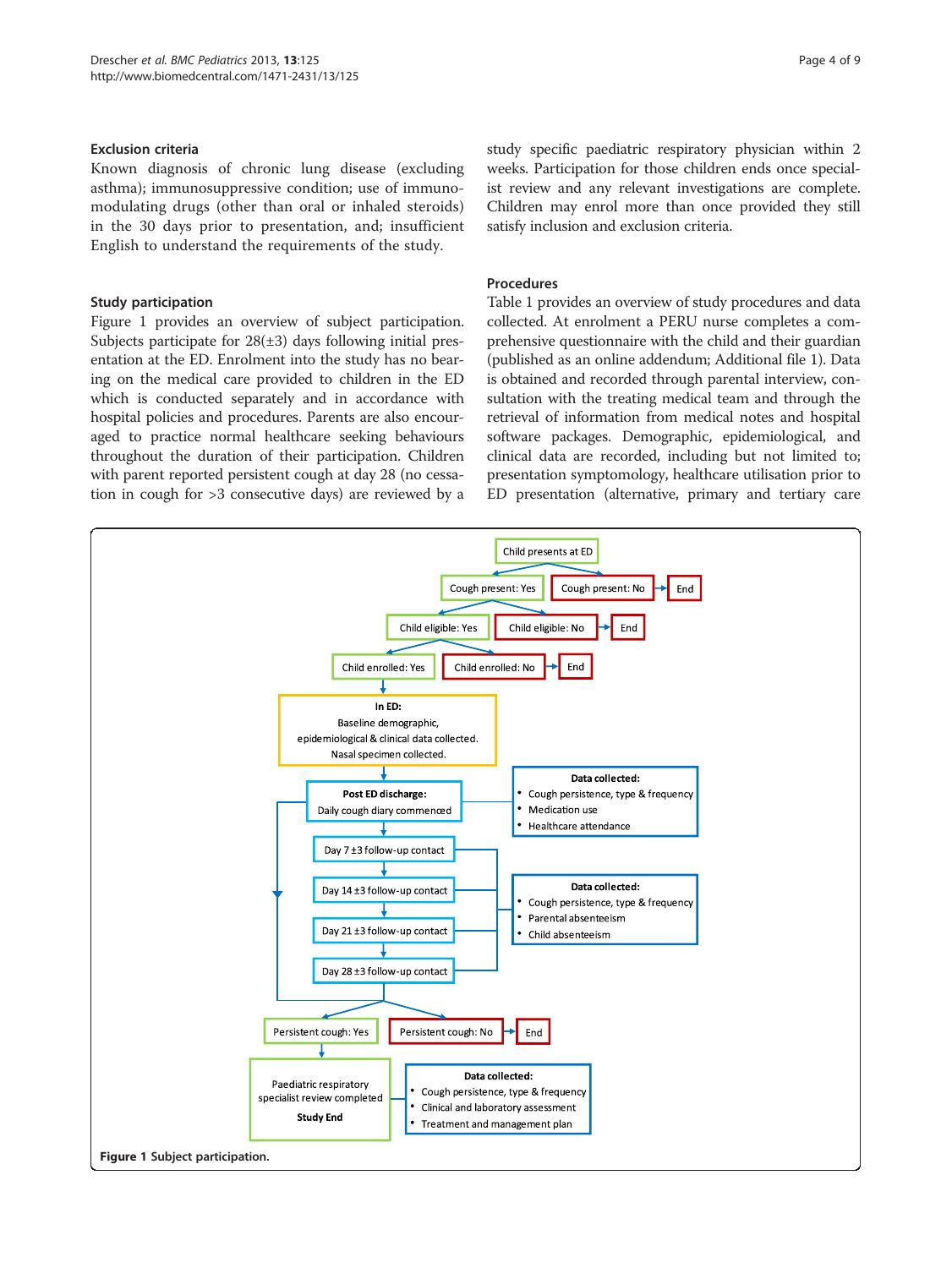<span id="page-4-0"></span>Table 1 Outline of study procedures and data collected

|                                           | Day<br>0 | Day<br>7 | Day<br>14 | Day<br>21 | Day<br>28 | <b>Specialist</b><br>review |
|-------------------------------------------|----------|----------|-----------|-----------|-----------|-----------------------------|
| Screening                                 | x        |          |           |           |           |                             |
| Assess eligibility criteria               | x        |          |           |           |           |                             |
| Informed consent                          | X        |          |           |           |           |                             |
| Demographic data                          | X        |          |           |           |           |                             |
| Epidemiological data                      | X        |          |           |           |           |                             |
| Risk factor data                          | x        |          |           |           |           |                             |
| Cough score, type and<br>persistence data | x        | X        | x         | x         | x         | x                           |
| Healthcare utilisation<br>data            | x        | x        | x         | x         | X         | x                           |
| Medication use data                       | X        | X        | X         | X         | X         | x                           |
| Parent and child<br>absenteeism           | X        | X        | x         | x         | X         | x                           |
| Nasal swab                                | X        |          |           |           |           | x                           |
| Clinical treatment data                   | x        |          |           |           |           | x                           |
| Clinical investigations                   | x        |          |           |           |           | x                           |
| Specialist review<br>management plan      |          |          |           |           |           | X                           |
| Specialist review<br>outcomes             |          |          |           |           |           | x                           |

services), current and past medical history, medication use, ED clinical management, treatment and diagnosis, clinical investigation results and socioeconomic status. Historical variables and those previously described as risk factors for paediatric ARI and lung disease will also be collected at enrolment, including; past respiratory history, familial history of atopy, asthma and lung disease, household information (e.g. number of occupants), pregnancy related factors (e.g. gestational age and birth weight), tobacco smoke exposure and being of Aboriginal or Torres Strait Islander decent. In cases where the child was admitted to a RCH ward post ED discharge, basic hospitalisation data will also be collected, including; primary and secondary diagnoses, length of stay, clinical investigation data and respiratory medicine consultations. A bilateral anterior nasal swab will be collected (or a sample of nasopharyngeal aspirate if obtained during clinical care).

Parents are also asked to complete a previously validated verbal category descriptive (VCD) [[25\]](#page-8-0) score cough diary card for 28 days post enrolment. The recruiting PERU nurse provides the parent with both verbal and written instruction on how to complete the dairy card and a reply paid envelope to facilitate diary return. Parents also receive weekly dairy reminders via phone or email. Diary items include, cough persistence and frequency, medication use, and whether or not they sought further medical advice for the cough. If the diary card shows that the child has not stopped coughing for

a period of greater than three consecutive days during the 28 day follow-up period, he/she will be referred to a study specific paediatric respiratory specialist at the RCH within 2 weeks for further investigation and management.

Follow-up contacts, via phone or email are also conducted by a study specific research assistant with parents at day 7, 14, 21 and  $28(\pm 3)$ . Three contact attempts are made at each follow-up time point. If at any time point a contact is unsuccessful, a diary card reminder is still issued and each successive contact attempted. These contacts are used to ascertain parent reported cough persistence and type, parental absence from work due to their child's cough, missed day-care/school due to cough and whether or not the child's cough has ceased for a period of greater than three consecutive days during the follow-up period. In cases where a diary card is not returned, cough persistence information gathered at these contacts will identify children requiring specialist review.

At specialist review a comprehensive assessment is completed in accordance with current cough management guidelines [[13](#page-7-0),[19](#page-7-0)]. Assessment items include, but are not limited to; cough persistence, frequency and type, physical examination for chest wall deformity and clubbing, chest sound auscultation, spirometry (where age appropriate) and a repeat bilateral anterior nasal swab. Other investigations such as chest imaging (x-ray or cHRCT), immunological work-up, sweat chloride testing and bronchoscopy are performed as clinically indicated. Study participation for these children ends once all relevant investigations are complete and an appropriate management or treatment plan is in place.

# Laboratory methods

Bilateral anterior nasal swabs will be stored at −80°C within 24 hours of collection and transferred to the Queensland Paediatric Infectious Diseases Laboratory, Royal Children's Hospital, Brisbane, for viral and bacterial identification by polymerase chain reaction (PCR) testing.

Bacterial PCR testing will include M. pneumonia, S. pneumoniae, nontypeable Haemophilus influenza and M. catarrhalis. A 16S signature sequence will be used to detect all strains of Chlamydiales as an initial screen before positive specimens are tested for specific C. trachomatis, C. pneumoniae and S. negevensis sequences. PCR testing will further detect 17 viruses associated with the human respiratory tract including; adenovirus, respiratory syncytial virus, influenza virus types A & B, parainfluenza virus types 1–3, human metapneumovirus, human rhinoviruses, human coronaviruses (OC43, 229E, NL63 + HKU1), human bocavirus and human polyomaviruses KI and WU as per published methods [[26-30](#page-8-0)]. Should more than one respiratory viral or bacterial pathogen simultaneously appear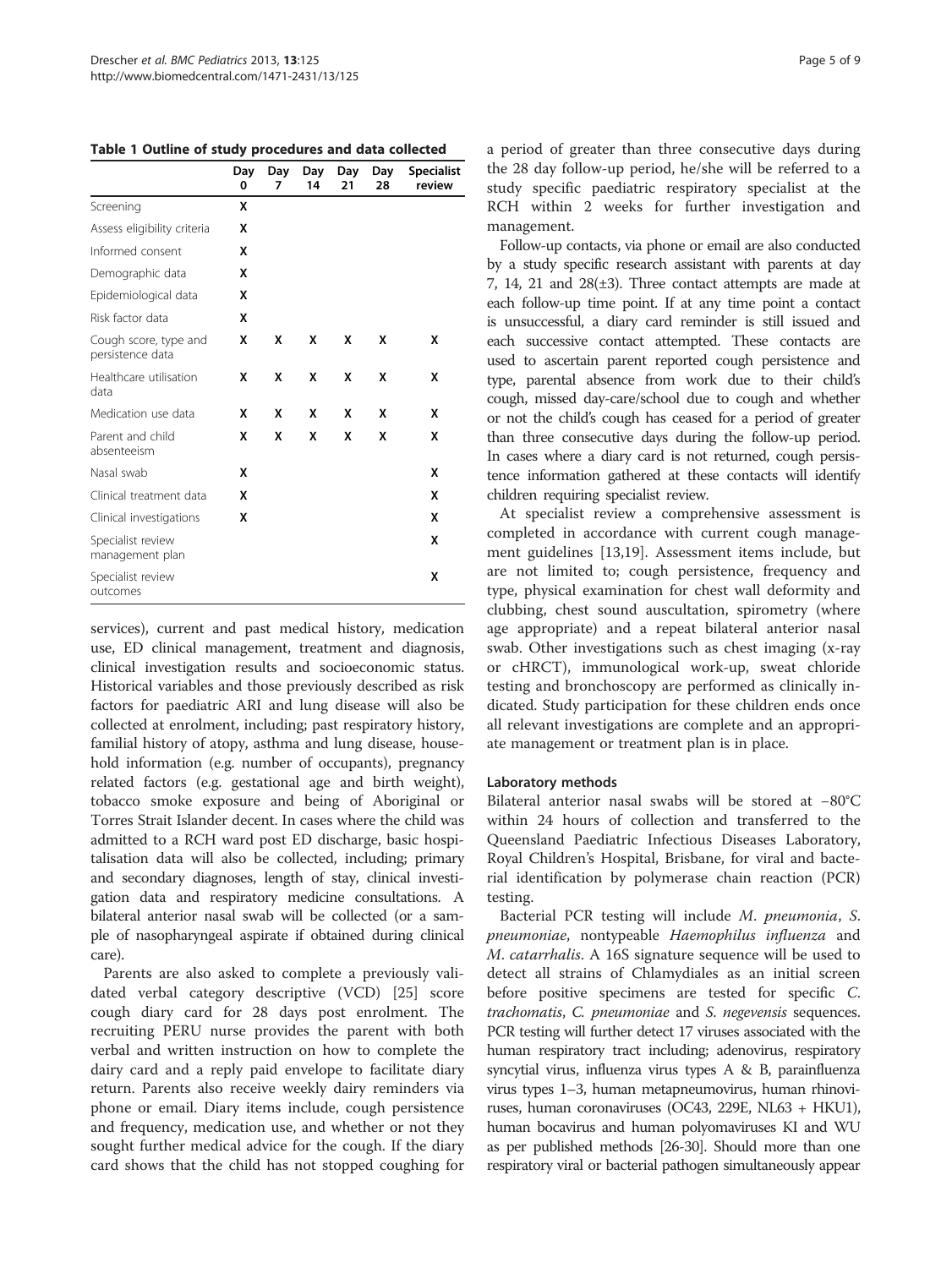in respiratory specimens, quantification of individual nucleic acids may help identify the dominant agent within these classes of pathogens by comparing cycle threshold (Ct) values [\[31](#page-8-0)]. The dominant pathogen in each sample is identified as that with a Ct-value at least 3 cycles lower than the Ct-values for any other respiratory pathogen [[31\]](#page-8-0).

#### Data handling and storage

Data collected over the study duration are recorded in a paper based case report form and later entered into a password protected FileMaker Pro Advanced V12 (FileMaker Inc, Santa Clara, California) database. Copies of source documents, such as investigation results, are filed in the participants individual study folder and entered into the electronic database. At participant completion a file audit is completed in which paper based and electronic records are checked for consistency, completeness and accuracy of data. Data query forms are completed for any discrepancies and returned to the appropriate study staff for correction. Following this the chief investigator reviews all participant files and approves them for signoff and storage. All study folders are stored in a locked secure cabinet. Access to identifiable participant information is only provided to immediate study staff unless otherwise required by legislative or regulatory agencies.

#### Sample size

The RCH ED has an average of 343 presentations per month for respiratory complaints of which 185 (54%) have cough recorded as a symptom (RCH, unpublished ED triage data, 2010). One hundred and forty eight (80%) of these presentations occur during study recruitment hours (6am to 9pm) (RCH, unpublished ED triage data, 2010) and thus, assuming a 70% enrolment, provides a potential sample of 1243 participants per year. As the prevalence of persistent cough amongst children with ARI is unknown, an estimated prevalence of 50% was used for sample size calculation to produce the highest estimate. To address the primary objective and detect a prevalence of 50% per year ( $\alpha$ =0.05 and 95% confidence interval) assuming a 30% loss-to-follow-up, an annual minimum of 500 children with complete data at day 28 is required. Bi-monthly reviews are completed to evaluate recruitment progression and interventions implemented where required.

# Data analysis

Descriptive analyses including demographic, clinical, laboratory and risk factor data will be tabulated and expressed as proportions and/or means of the selected characteristics with the corresponding 95% confidence intervals. Where continuous data are not normally distributed, medians with accompanying interquartile ranges will be presented. The primary analysis will be the proportion of children with persistent cough at day  $28(\pm 3)$  post presentation to the ED with a respiratory illness. Differences in demographic, clinical, laboratory and risk factor data between children with and without cough at day  $28(\pm 3)$ will be assessed using two sided t-tests for the comparison of means and chi-square tests for the comparison of proportions. Where data are not normally distributed non-parametric methods, such as a Mann–Whitney U test, will be used. Multivariate analyses, for example, a generalised linear model with logit link, will be performed to evaluate variables independently associated with chronic cough at day  $28(\pm 3)$ .

Laboratory data arising from nasal swabs will be analysed for each study time point (enrolment and specialist review). Individual pathogens, their proportions and corresponding 95% confidence intervals will be tabulated and presented. These analyses will be conducted by individual pathogen and any pathogen overall and will account for variation in bacterial and/or viral load, mode of collection (nasal swab or nasopharyngeal aspiration) and the quality of specimen collection (as reported by the collecting nurse). The association between bacterial and viral co-infection and chronic cough will be explored through multiple regression models after adjusting for potential confounders.

# **Discussion**

This study will be the first to comprehensively describe the natural history, epidemiology, aetiology and outcomes of chronic cough, during and after ARI in children. Our prospective cohort study design in conjunction with a comprehensive clinical, epidemiological and microbiological approach will enable the collection of data that will address issues at both the time of presentation and during the recovery phase. Results will be published in national and international peer-reviewed journals and where appropriate presented at relevant conferences. We believe the dissemination of our results will contribute to future research aiming to develop and/or review new and existing evidence-based paediatric cough management guidelines.

#### Rationale for study endpoints

There are limited studies that have evaluated the progression to chronic cough post ARI and none that have differentiated between wet and dry cough. Similarly there are limited data from select populations on the predictors of, and microorganisms associated with, chronic cough post ARI. The definition of chronic cough used here is a cough lasting >4 weeks. This definition is consistent with both prior research [[8,14](#page-7-0),[15](#page-7-0)] and the American College of Chest Physicians guidelines for evaluating cough in children [\[19](#page-7-0)]. A break in cough of greater than 3 consecutive days was incorporated into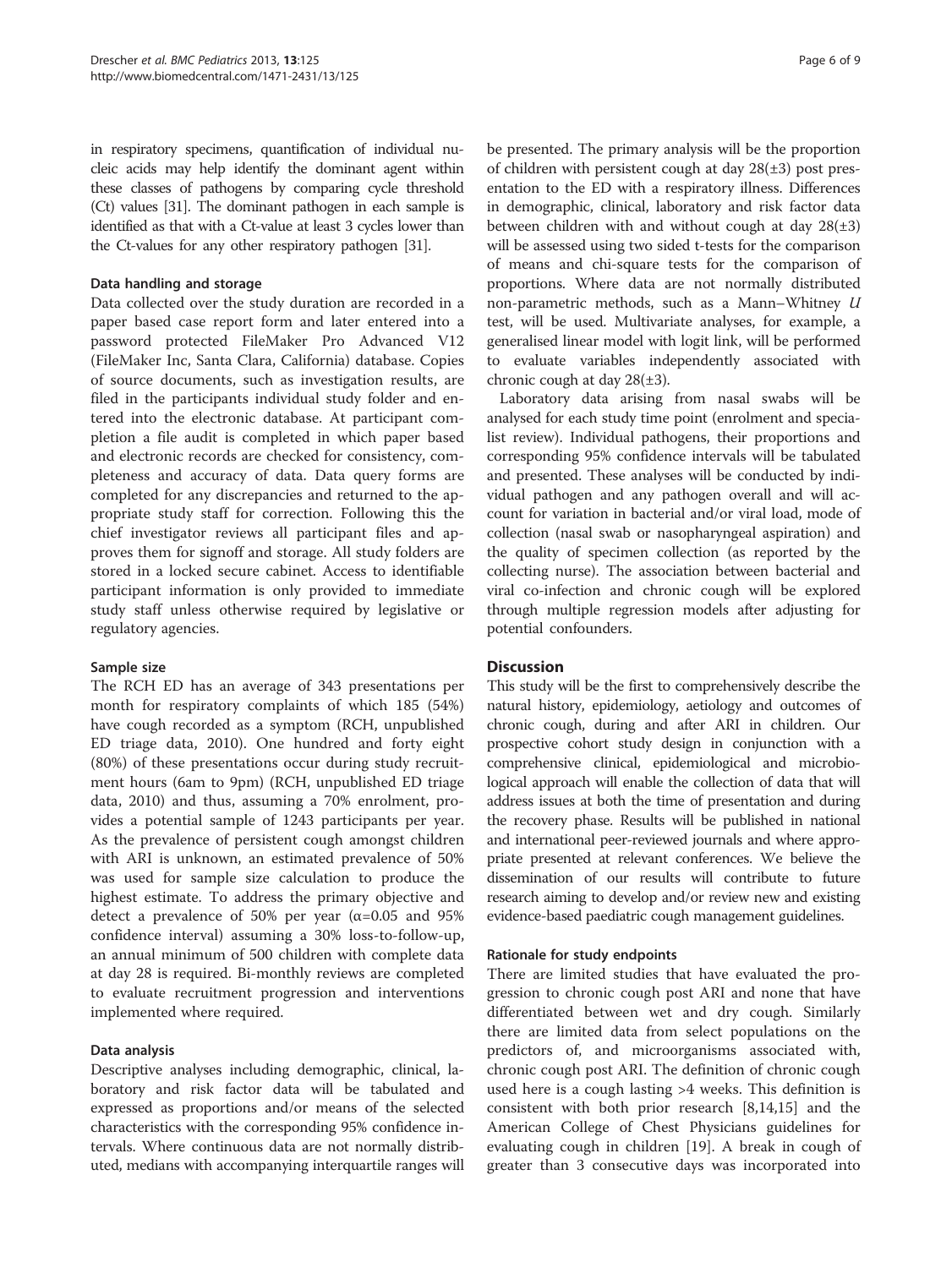our definition to ensure that children who recover but subsequently become unwell with a second cough illness are not misclassified as having chronic cough. The continued participation of children until day 28 regardless of cough persistence will elicit data on the frequency of cough reoccurrence post ARI recovery and allows a more comprehensive comparison of children who do and do not continue to cough during the follow-up period.

Furthermore, ARIs in children are commonly the result of bacterial and viral infections. However, very few children presenting to the ED (or primary care settings) with ARI undergo bacterial and viral testing. The collection of bilateral anterior nasal swabs on all study children will identify viral and bacterial pathogens associated with ARI and cough at both the time of ED presentation and specialist review. An extended panel of known respiratory pathogens (previously discussed) was chosen to ensure that pathogens excluded from routine respiratory PCR testing in the ED were included for analysis and contribute to the literature on pathogens for which the association between nasal detection and clinical illness is still being explored (e.g. polyomaviruses) [[32\]](#page-8-0). Using an extended panel also enhances our ability to explore viral and bacterial interactions and their effects on cough outcomes.

# **Limitations**

#### Selection bias

Given funding, feasibility and logistic constraints only children present at the RCH between the hours of 6am to 9pm will be approached for participation. Children and their families attending the ED outside of these hours may differ from those attending during these hours. Deidentified demographic and ED triage data will be collated and analysed to assess the extent to which children who were potentially eligible but not enrolled may bias the study findings. Furthermore, a difference may exist between families who seek care through the ED and those who attend primary care facilities.

Given that families may attend multiple healthcare facilities for management of the same illness, that many families seen in the ED are referred from other healthcare settings and that EDs are commonly used as a substitute for primary care services [\[33](#page-8-0)-[35](#page-8-0)], the effects of restricting recruitment to a tertiary ED on the results are likely to be limited. Collection of illness severity, symptom, ED triage and prior healthcare utilisation data at enrolment will enable assessment and description of how our results may be biased. Furthermore, as recruitment is restricted to one tertiary paediatric ED in Brisbane, Queensland, Australia, the results are likely to be more representative of children living in urban communities and developed countries with temperate climates.

It is also plausible that parents of children with recurrent cough are more likely to enrol and complete the study, potentially overestimating the prevalence of chronic cough at day 28. Additionally, it is possible that children with existing undiagnosed chronic lung disease may be enrolled in the study also inflating the prevalence of chronic cough. Data pertaining to the child's past respiratory health in conjunction with a comprehensive assessment of children with persistent cough at specialist review will allow assessment of this potential bias. It is possible these children will be amongst those referred for respiratory physician review and the identification of these children will be an important study outcome.

There is also the potential of bias derived from loss-tofollow-up, particularly as those who complete the study may differ from those who do not. Demographical, epidemiological, risk factor and clinical data collected at enrolment in combination with weekly cough persistence data will permit sensitivity analyses to assess the impact of this bias on study outcomes.

#### Measurement bias

Parent proxy reporting via a diary card using a VCD score is the chosen method for obtaining cough persistence data over the follow-up period. Although it is possible to collect the same data using objective measures, for example through use of ambulatory cough meters, they are not feasible as analysis is resource heavy. Furthermore, given the intended size of our cohort it was not feasible in terms of cost or practicality. Chang et al. [[25](#page-8-0)], report that VCD diary cards have the highest correlation to cough frequency when measured objectively and hence, can be used in the absence of practical objective measures to evaluate cough severity and persistence.

Parental report is also used to determine cough type over the follow-up time period. It is possible that some misclassification will occur, although this is likely to be limited. Chang et al. [[36\]](#page-8-0), found that parental assessment of cough type had excellent agreement with that of clinicians (K= 0.75, 95% CI: 0.58-0.93) and that clinicians' assessments were only marginally better than that of parents when compared to bronchoscopic findings. At specialist review (where required), both the parent and treating physician report on cough type allowing for the assessment of inter-rater reliability and the potential for derived bias.

Furthermore, on any given day in the ED there are numerous different clinicians with differing levels of expertise and experience. Consequently, diagnosis, clinical investigations performed and treatment initiated may vary significantly across physicians. The collection of detailed symptom, treatment and clinical data, as well as the collection of study specific anterior nasal swabs will minimise the effect of any potential bias by reducing dependence on clinician directed data. Furthermore,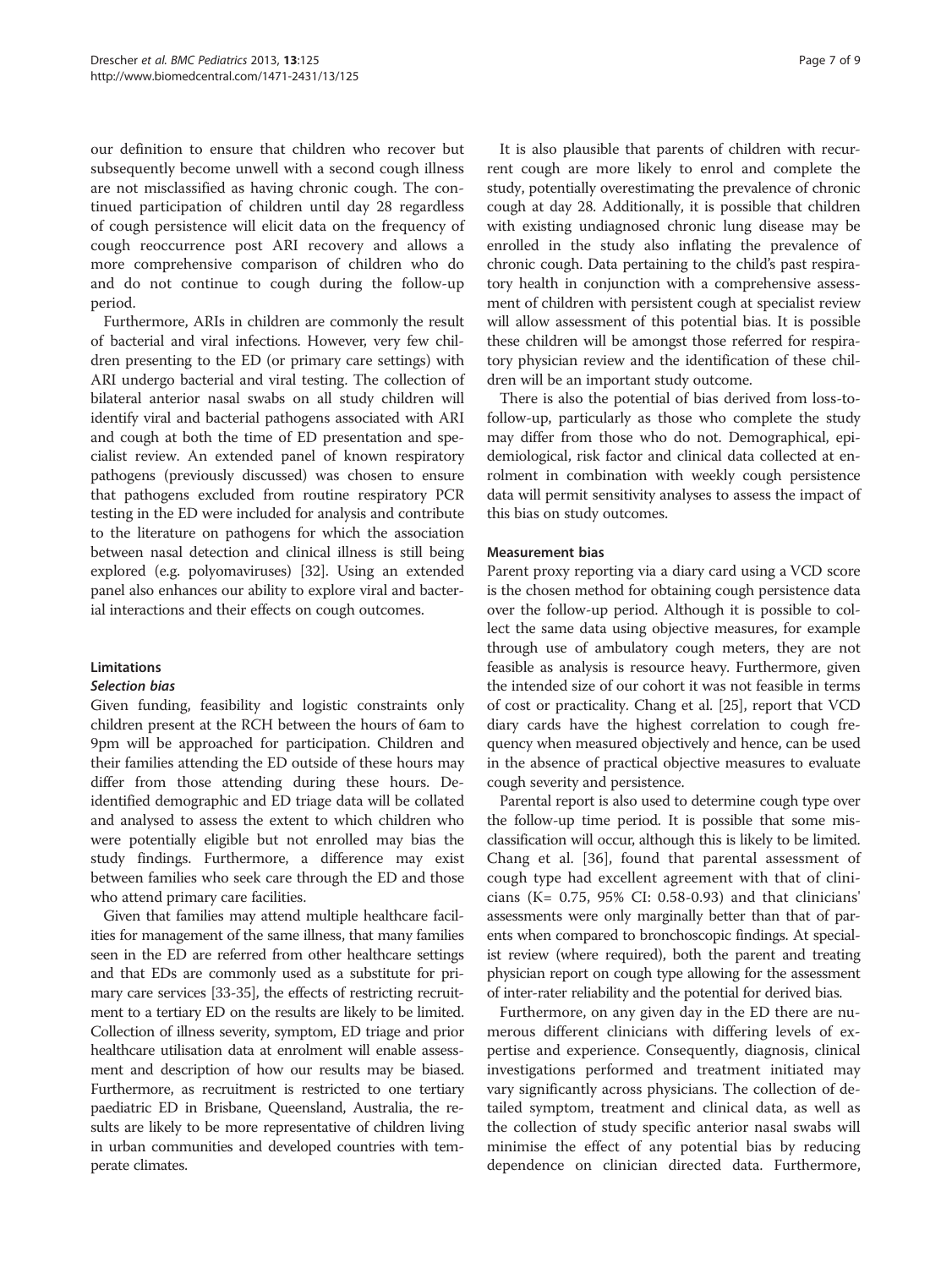<span id="page-7-0"></span>through employing a small team of study specific respiratory specialists from the same centre, the potential for bias derived from inconsistency of diagnosis at the time of specialist review will be minimised.

#### Conclusion

Chronic cough is an under-recognised and inadequately researched cause of morbidity and decreased quality of life in children. This study will describe the natural history, epidemiology, aetiology and outcomes of chronic cough in children presenting to a tertiary paediatric ED. Our results will inform studies for evidence-based guidelines to improve the early detection, prevention and management of chronic cough in children during and after ARI.

# Additional file

[Additional file 1:](http://www.biomedcentral.com/content/supplementary/1471-2431-13-125-S1.pdf) ED Cough Study Case Report Form.

#### Abbreviations

ARI: Acute respiratory illness; cHRCT: Chest high resolution computerised tomography; Ct: Cycle threshold; CSLD: Chronic suppurative lung disease; ED: Emergency department; NHMRC: National Health and Medical Research Council; PBB: Protracted bacterial bronchitis; PCR: Polymerase chain reaction; PERU: Paediatric Emergency Research Unit; RCH: Royal Children's Hospital, Brisbane, Australia; VCD: Verbal category descriptive.

#### Competing interests

The authors declare they have no competing interests.

#### Authors' contributions

KFO and ABC conceptualised the study. All authors contributed to protocol development. ABC and JM contributed respiratory specialist advice. NP and JA contributed emergency specialist advice. TS contributed specialist microbiological advice. MD provides statistical support for the study. KFO and BJD oversee the everyday functioning of the study with support from ABC, JM, NP, JA and TS. BJD drafted the manuscript. All authors reviewed and approved the final manuscript.

#### Acknowledgements

The authors would like to thank the following for their support with study implementation and recruitment: Mary Lang, Petrina Hetherington, Emily Casey, Meegan Price, Becky Saul and Jane O'Shea from the RCH Paediatric Emergency Research Unit; Sheree Rablin, Kerry Hall and Ben Arnold from the Queensland Children's Medical Research Institute Respiratory infection Outreach and Research team, and; Jayne Gaydon and David Whiley from the Queensland Paediatric Infectious Diseases Laboratory. Professor Keith Grimwood from QCMRI has also provided ongoing support and guidance for the study. Finally, we thank the Queensland Children's Health Foundation for funding this project.

#### Funding sources

Funding for the study has been provided through a Queensland Children's Health Foundation, Program Grant awarded to investigators ABC and JA. BJD is funded by a University of Queensland Postgraduate Research Scholarship and QCMRI. KFO is supported by a Queensland Government Smart Futures Fellowship (51008) and a NHMRC Career Development Award (1045157). ABC is supported by a NHMRC Practitioner Fellowship (545216).

#### Author details

<sup>1</sup>Queensland Children's Medical Research Institute, The University of Queensland, Level 4, Foundation Building, Royal Children's Hospital, Herston Road, Brisbane, Herston QLD 4029, Australia. <sup>2</sup>Queensland Children's Medical Research Institute, Queensland University of Technology, Level 4, Foundation Building, Royal Children's Hospital, Herston Road, Brisbane, Herston QLD

4029, Australia. <sup>3</sup>Queensland Children's Respiratory Centre, Queensland Children's Health Services, Royal Children's Hospital, Herston Road, Brisbane, Herston QLD 4029, Australia. <sup>4</sup>Menzies School of Health Research, Charles Darwin University, Rocklands Drive, Darwin, Tiwi NT 0811, Australia. 5 Department of Emergency Medicine, Queensland Children's Health Services, Royal Children's Hospital, Herston Road, Brisbane, Herston QLD 4029, Australia. <sup>6</sup>Sir Albert Sakzewski Virus Research Centre, Queensland Paediatric Infectious Diseases Laboratory, Royal Children's Hospital, Herston Road, Brisbane, Herston QLD 4029, Australia.

#### Received: 14 November 2012 Accepted: 9 July 2013 Published: 15 August 2013

#### References

- 1. Mulholland K: Global burden of acute respiratory infections in children: Implications for interventions. Pediatr Pulmonol 2003, 36(6):469–474.
- 2. Nair H, Brooks WA, Katz M, Roca A, Berkley JA, Madhi SA, Simmerman JM, Gordon A, Sato M, Howie S, et al: Global burden of respiratory infections due to seasonal influenza in young children: a systematic review and meta-analysis. Lancet 2011, 378(9807):1917–1930.
- 3. Williams BG, Gouws E, Boschi-Pinto C, Bryce J, Dye C: Estimates of world-wide distribution of child deaths from acute respiratory infections. Lancet Infect Dis 2002, 2(1):25–32.
- 4. Britt H, Miller GC, Charles J, Henderson J, Bayram C, Pan Y, Valenti L, Harrison C, O'Halloran J, Fahridin S: General practice activity in Australia 2009–10. General Practice Series no. 27. AIHW: Canberra; 2010.
- 5. Nawar EW, Niska RW, Xu J: National Hospital Ambulatory Medical Care Survey: 2005 emergency department summary. Adv Data 2007, 29(386):1–32.
- 6. Whitburn S, Costelloe C, Montgomery AA, Redmond NM, Fletcher M, Peters TJ, Hay AD: The frequency distribution of presenting symptoms in children aged six months to six years to primary care. Prim Health Care Res Dev 2011, 12(2):123–134.
- 7. Strippoli MP, Silverman M, Michel G, Kuehni CE: A parent-completed respiratory questionnaire for 1-year-old children: repeatability. Arch Dis Child 2007, 92(10):861–865.
- 8. Chang A: Cough: are children really different to adults? Cough 2005, 1(1):7.
- 9. Marchant JM, Newcombe PA, Juniper EF, Sheffield JK, Stathis SL, Chang AB: What is the burden of chronic cough for families? Chest 2008, 134(2):303–309.
- 10. Chang AB, Landau LI, Van Asperen PP, Glasgow NJ, Robertson CF, Marchant JM, Mellis CM: Cough in children: definitions and clinical evaluation. Med J Aust 2006, 184(8):398-403.
- 11. Chang AB, Redding GJ, Everard ML: Chronic wet cough: protracted bronchitis, chronic suppurative lung disease and bronchiectasis. Pediatr Pulmonol 2008, 43(6):519–531.
- 12. King PT, Holdsworth SR, Farmer M, Freezer N, Villanueva E, Holmes PW: Phenotypes of adult bronchiectasis: onset of productive cough in childhood and adulthood. COPD 2009, 6(2):130–136.
- 13. Chang AB, Bell SC, Byrnes CA, Grimwood K, Holmes PW, King PT, Kolbe J, Landau LI, Maguire GP, McDonald MI, et al: Chronic suppurative lung disease and bronchiectasis in children and adults in Australia and New Zealand. Med J Aust 2010, 193(6):356–365.
- 14. Hay AD, Wilson A, Fahey T, Peters TJ: The duration of acute cough in pre-school children presenting to primary care: a prospective cohort study. Fam Pract 2003, 20(6):696–705.
- 15. Hay AD, Wilson AD: The natural history of acute cough in children aged 0 to 4 years in primary care: a systematic review. Br J Gen Pract 2002, 52(478):401–409.
- 16. Trenholme AA, Byrnes CA, McBride C, Lennon DR, Chan-Mow F, Vogel AM, Stewart JM, Percival T: Respiratory health outcomes 1 year after admission with severe lower respiratory tract infection. PediatrPulmonol 2012. Epub ahead of print. Retrieved from: [http://www.ncbi.nlm.nih.gov/](http://www.ncbi.nlm.nih.gov/pubmed/22997178) [pubmed/22997178.](http://www.ncbi.nlm.nih.gov/pubmed/22997178)
- 17. Thomson F, Masters IB, Chang AB: Persistent cough in children and the overuse of medications. J Paediatr Child Health 2002, 38(6):578–581.
- 18. Faniran AO, Peat JK, Woolcock AJ: Persistent cough: is it asthma? Arch Dis Child 1998, 79(5):411–414.
- 19. Chang AB, Glomb WB: Guidelines for evaluating chronic cough in pediatrics: ACCP evidence-based clinical practice guidelines. Chest 2006, 129(1 Suppl):260S–283S.
- 20. Keeley D: Cough in children: new guidelines from the British Thoracic Society. Postgrad Med J 2008, 84(995):449.